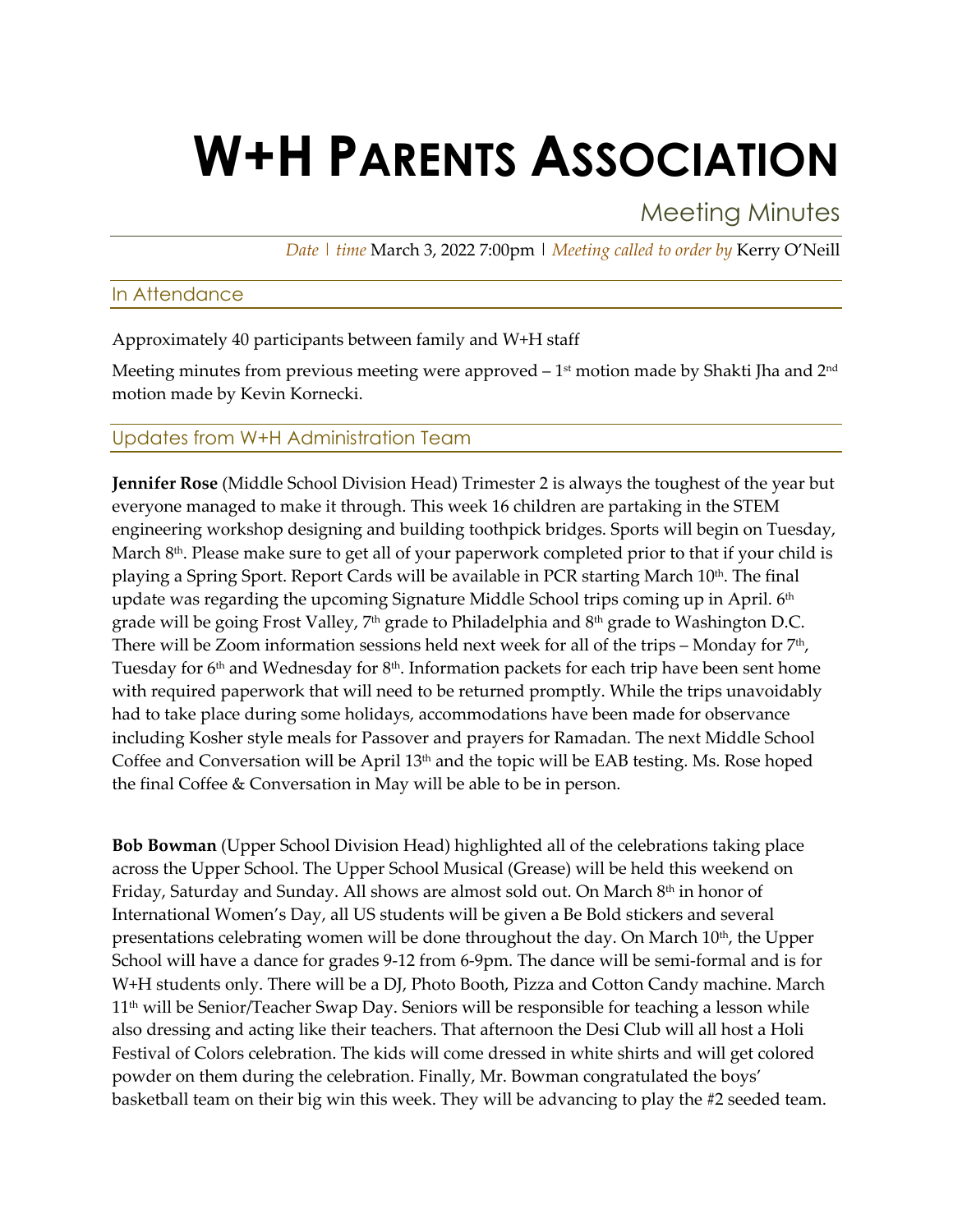**JohnEric Advento** (Lower School Division Head) was not present but sent an update. He thanked all of the LS family members who volunteered to be guest readers. It will start after the break and continue ever Thursday until the end of the year.

**Andy Webster** (Head of School) provided an update on the mask policy. He stated that the survey resulted in 40% of parents wanting to keep the mask policy in place for the remainder of the year and 60% either to go mask optional now or after the break. A formal communication will be sent out to the school tomorrow regarding the decision. He shared with the WHPA that the plan is to go mask optional after Spring Break. This would allow the school to continue to monitor the results of the schools going mask optional while on break and see what the results are and if there is a surge that needs to be accounted for. The school will be doing testing the week of April  $4<sup>th</sup>$  following the break. He quarantine period will also be adjusted down to 5 days. He shared that for colleges that have gone mask optional already there has been a surge but nothing that wasn't able to be managed.

The school facilities are getting back to normal after the damage cause by the flood in September. The Plumeri gym is fully renovated and back in use. The Oakwood room is also back in use by the WHPA following its stint as an art room. Additional renovations will continue during the Spring Break. Mr. Webster also provided an update for Corinna Crafton regarding the DEIB committee reminding everyone that the AIM survey will go out to parents, students and alumni next week They ask that everyone participate in the survey so they can have a broad range of responses and experience from which to work through.

**Bill Jenkins** (Assistant Head for Institutional Advancement) spoke to an event taking place this weekend to honor Max Stevens, alumnus from the Class of 2004 who passed away in 2020. The event is raising money for a scholarship award in Max's name.

#### Treasury Report

Monalatha Sampathkumar shared that the WHPA received their audited financial and were signed off on by auditor Bob Oliwa with no recommendations for improvement. Bank balance currently sits at \$82k which will be used to fund many of the year end activities. Congratulations to the 50/50 winners. Checks will be mailed next week.

#### Division WHPA Update

LS – Thank you to all of the families who participated in the Black History Month Read and Share event. The Scholastic Book Fair will be taking place April  $5<sup>th</sup> - 8<sup>th</sup>$ . Teachers will be shopping with the kids during school hours and parents will be able to attend in the evening on April 8th during International Family Fun Night.